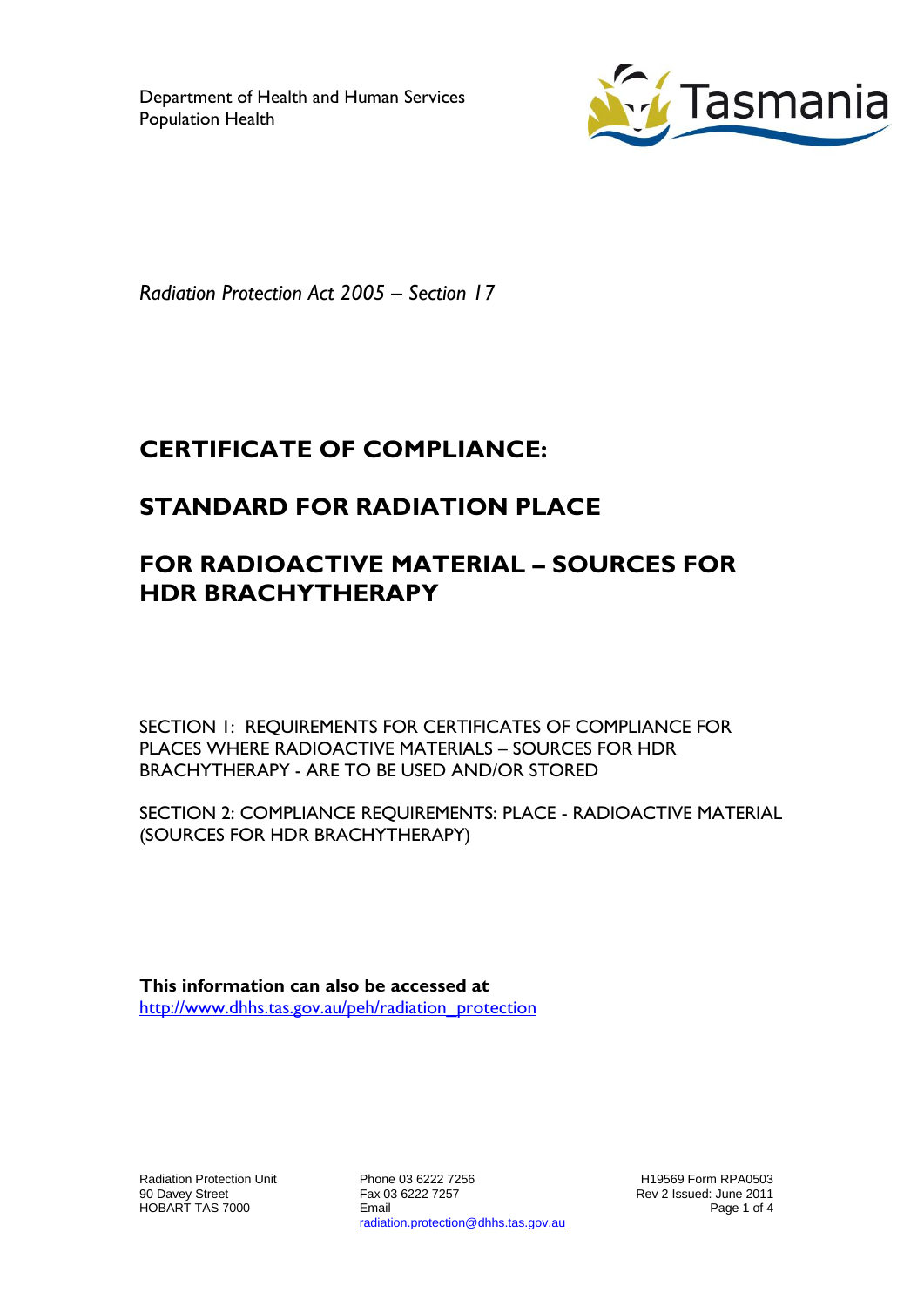# **Section 1 –** REQUIREMENTS FOR CERTIFICATES OF COMPLIANCE FOR PLACES WHERE RADIOACTIVE MATERIALS –SOURCES FOR HDR BRACHYTHERAPY - ARE TO BE USED AND/OR STORED.

**This Standard is to be used when assessing a place where radioactive material, in the form of a source for High Dose Rate (HDR) brachytherapy, is to be used and/or stored.**

**A "place" is defined in the Radiation Protection Act 2005 as including "vacant land, premises and a vehicle".**

**"premises" is further defined as including**

- **(a) a building or structure; and**
- **(b) land on which a building or structure is situated; and**
- **(c) a part of any such building, structure or land.**

**"vehicle" is defined as meaning anything used for transporting any thing or person by land, water or air.**

**In order for a certificate of compliance to be issued the Place must be shown to fully comply with the requirements in Section 2.**

# **Section 2 –** COMPLIANCE REQUIREMENTS: PLACE - RADIOACTIVE MATERIAL (SOURCES FOR HDR BRACHYTHERAPY)

#### **2.1 Protection of people when radioactive materials are used for HDR brachytherapy – dose rate requirements:**

A treatment room in which radioactive materials are to be used and/or stored for HDR brachytherapy must:

- be so located and designed with sufficient shielding that no member of the public would receive a radiation dose of more than 20 microsieverts in any four-week period due to the use and/or storage of the radioactive material in that place. (Occupancy factors (NCRP report  $147'$ ) may be taken into account when assessing compliance with this criterion.) This includes areas on the same floor level as the room or area or structure in which the radioactive material is stored and on levels above and below this room or area or structure, if applicable; and
- be so located and designed with sufficient shielding that the radiation levels at any accessible area outside the room do not result in an ambient dose equivalent rate or directional dose equivalent rate, as appropriate, exceeding 2.5 microsieverts per hour; and

 $\overline{a}$ <sup>1</sup> NCRP Report No. 147 "Structural shielding design for medical x-ray imaging facilities" 2004, published by the National Council on Radiation Protection and Measurement, Bethesda, Maryland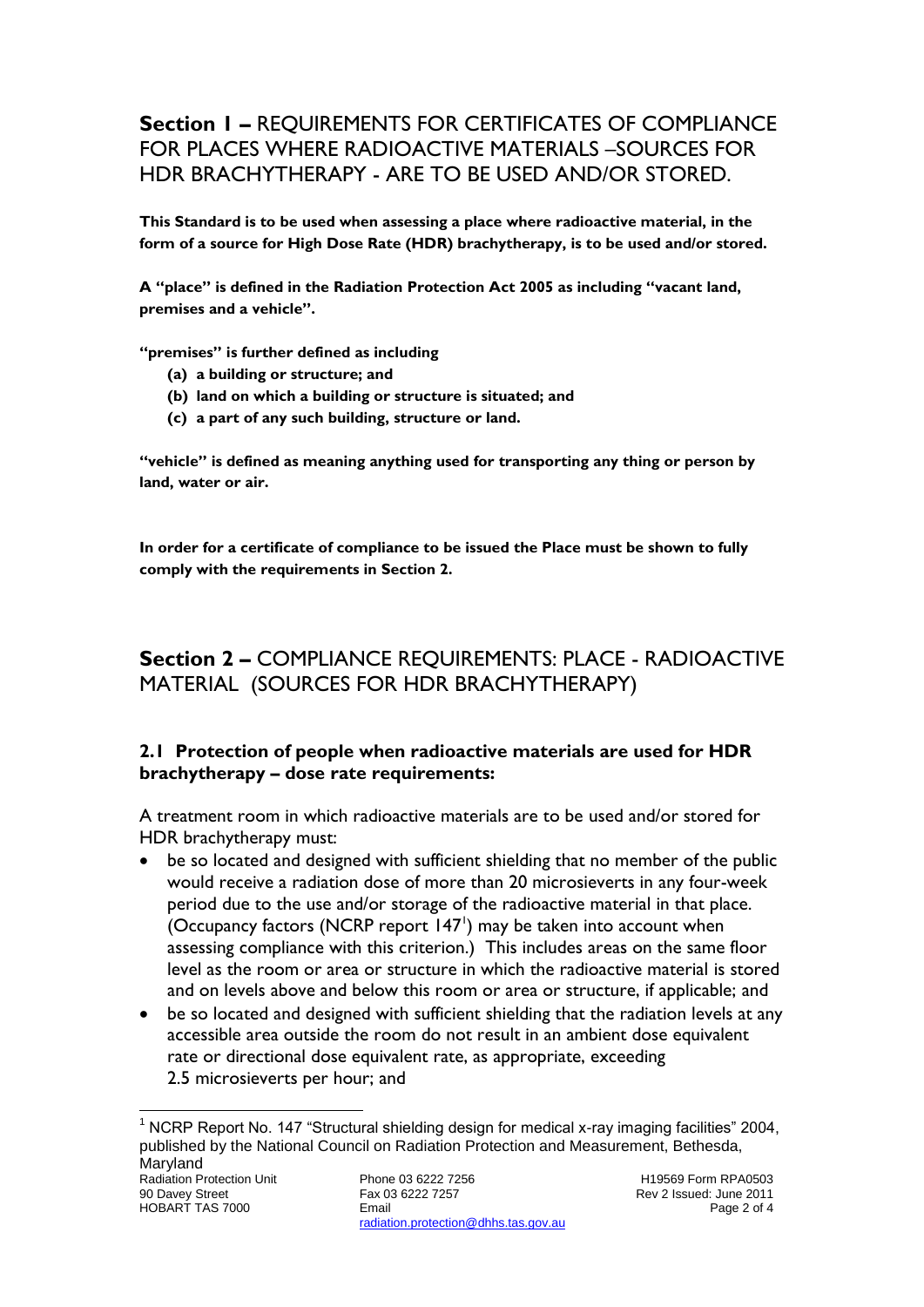- be so located and designed with sufficient shielding that no occupationally exposed person will receive a radiation dose in excess of the appropriate limit specified in Regulation 9, *Radiation Protection Regulations 2006*, "Dose limits for occupational exposure of persons" and such that the resultant radiation exposure rate in any area accessible to occupationally exposed people is as low as reasonably achievable;
- be so designed that the radiation levels inside the treatment room, at locations more than 50 cm from the treatment head, that may be accessed by staff do not result in an ambient dose equivalent rate or directional dose equivalent rate, as appropriate, exceeding 0.5 microsieverts per hour.

# **2.2 Interior room design**

 A treatment room in which radioactive materials are to be used for HDR brachytherapy must comply with the design requirements for a medium level radiation laboratory in AS/NZS 2982.1:1997

#### **2.3 Illuminated radiation warning signs for treatment rooms containing gamma-ray afterloading equipment**

- The entrance to the treatment room must have a radiation warning sign, which illuminates *yellow* when the source is in transit and at the treatment position(s). This sign must contain words that indicate radiation exposure.
- Within the treatment room, radiation-warning devices must be activated when the apparatus is in the ready state and the source is in the "source out" state. Visible devices must contain words to indicate the state of the apparatus and both must be illuminated red.
- The radiation warning devices must be fail-safe (i.e. unload the source if a device fails), or adequate warning that a device has failed must be indicated, at the control panel, in a clear and unambiguous manner.

## **2.4 Interlocks**

 Each door required for radiation shielding must be interlocked to ensure that the exposure cannot be made if the door is open. The entrance to the treatment room must have an interlock. The breaking of an interlock during an exposure must automatically unload the source and subsequent reinstatement of this interlock must not automatically reload the source.

## **2.5 Last person out button**

- There must be a 'last person out button' that is interlocked to ensure that the source cannot be loaded unless the button has been pressed.
- The button must be located within the treatment room. The activation of the button must be indicated by an audible signal.